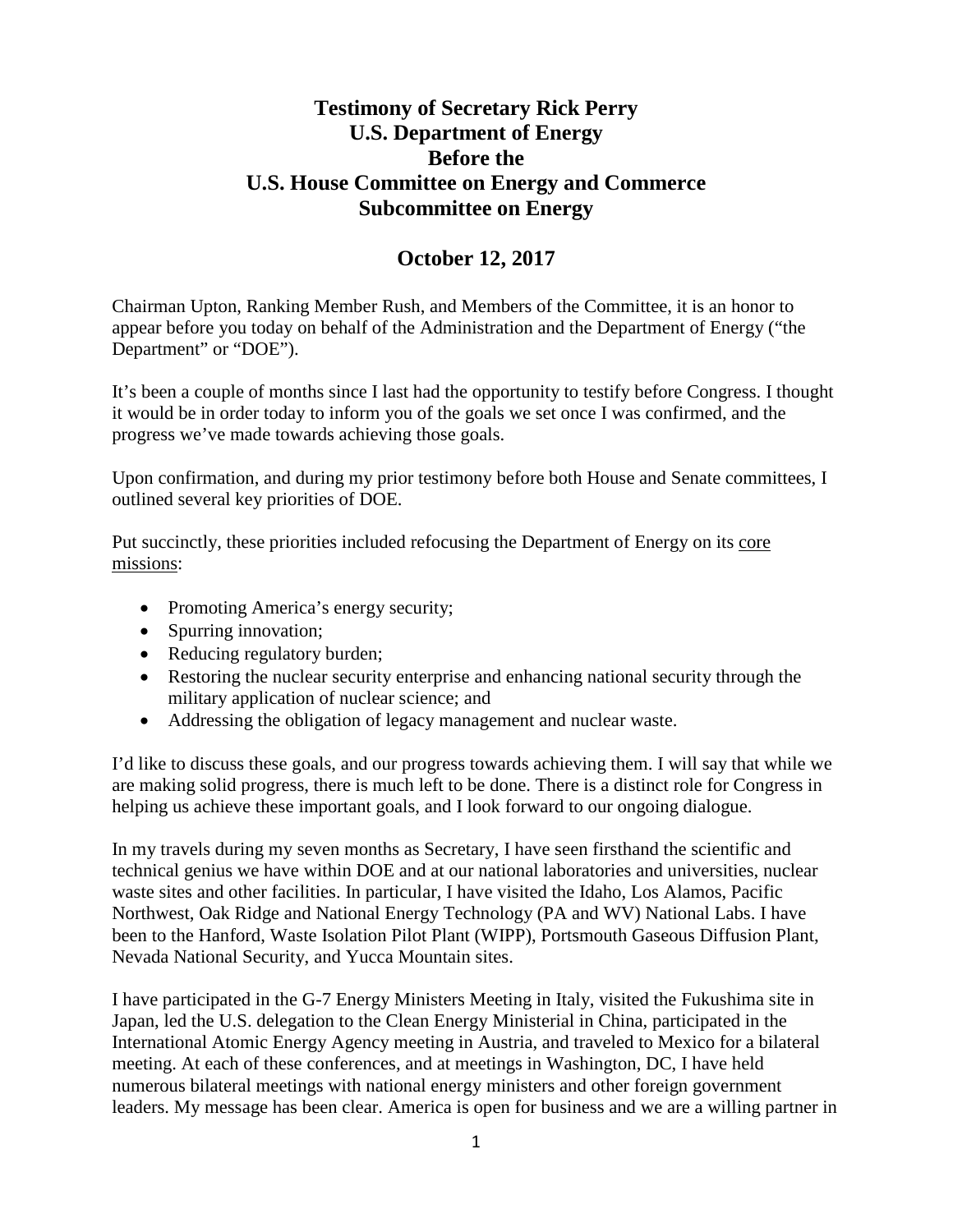making this world a safer and more prosperous place for everyone. Our leadership on early-stage energy technology research and energy security policy is sorely needed, and we intend to seize every opportunity to advance freedom and opportunity for all Americans – and all our fellow travelers on this amazing planet.

### **FOCUSING ON AMERICA'S ENERGY SECURITY:**

There could not be a more exciting time to be the Nation's Secretary of Energy. America is at the beginning of an energy Renaissance.

For forty years, the United States has set a goal of energy independence. In fact, this goal, and the price shocks of the 1970's, gave rise to the Department of Energy under the Carter Administration.

Under this Administration, we have set a farther-reaching goal. We want the United States to achieve not just energy independence, but energy dominance.

This goal has impacts domestically, and across the globe.

Let me put the 'Energy Renaissance' in context for you:

- Oil production is expected to hit a record level next year, exceeding levels we haven't seen since 1970.
- The United States is set to become a net exporter of natural gas for the first time in 60 years, with our trading partners in Asia, the Caribbean, Eastern and Western Europe being the beneficiaries of this boom.
- Coal production has risen 14% in 2017, and coal exports are up 55% compared to 2016 levels at that time.
- Wind and solar power now account for 10% of our national electricity capacity;
- The energy we use today is cleaner and emissions are falling.

Establishing reasonable and reliable energy discovery, development and delivery policies is putting the United States in a more stable and secure position to attend to its domestic needs.

### *Protecting Grid Resiliency*

Energy security begins at home. America's energy dominance depends on a reliable, resilient electric grid powered by a diverse mix of generation resources that help mitigate disruptions and enable rapid response when disruptions occur.

This diverse resource mix includes traditional baseload generation with on-site fuel storage that can withstand fuel supply disruptions caused by natural and man-made disasters. But the resiliency of the electric grid is threatened by the retirements of these fuel-secure traditional baseload resources, including coal and nuclear.

Earlier this year, I asked the staff of the Department to study the electricity markets and electric reliability. This is what I learned from their Report. Thousands of megawatts of fuel-secure generation capacity, including environmentally compliant coal and emission-free nuclear resources, have been prematurely retired before reaching full life expectancy or will be placed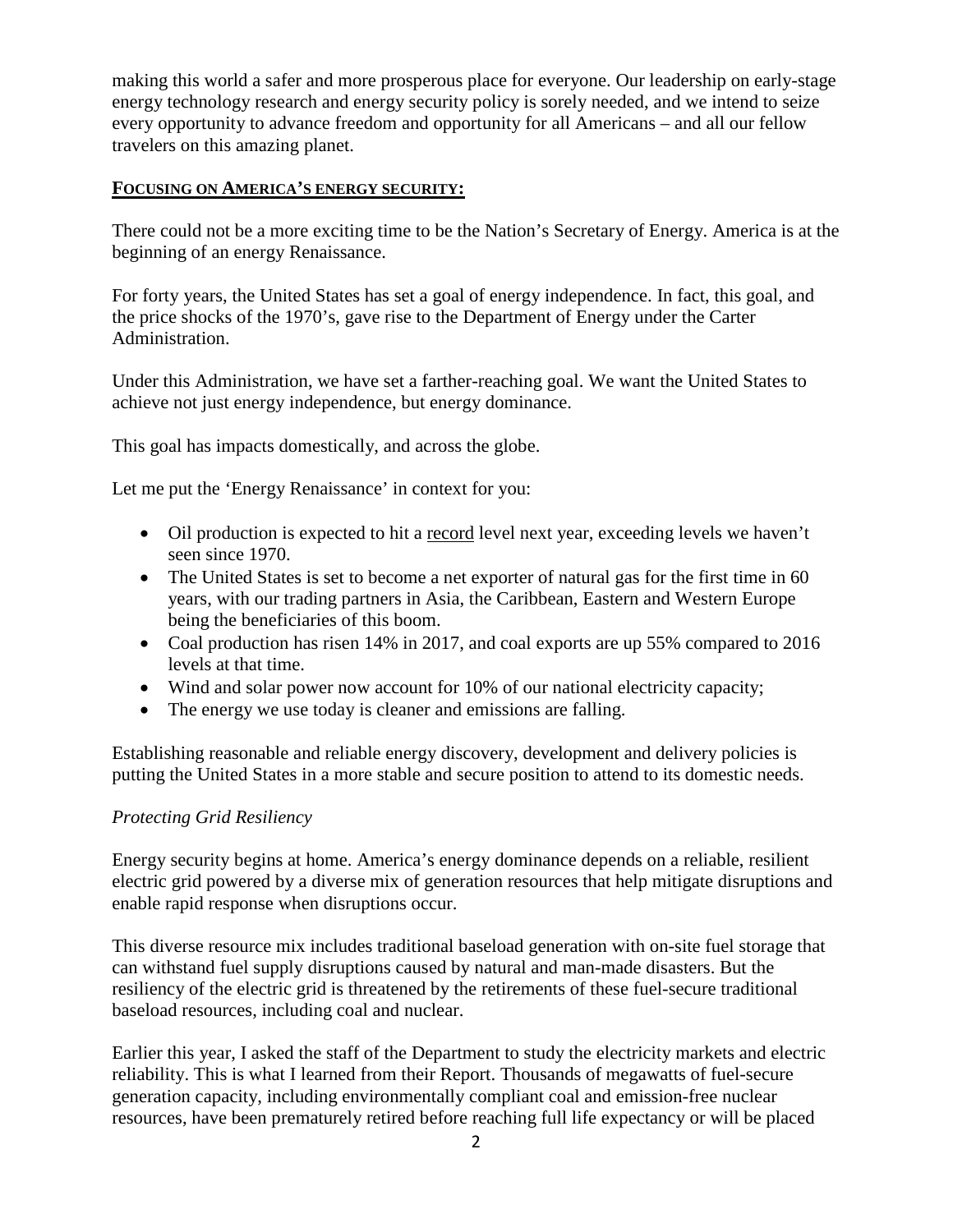into retirement soon. If we lose this capacity, we jeopardize the resilience of the grid specifically the ability of the grid to bounce back in times of major fuel supply disruptions.

As an example, the Report looked at the recent Polar Vortex—a band of very cold weather spread across much of the eastern United States in 2014. What happened is a lesson and a warning for us all. As the Committee well knows, the Polar Vortex created record-high winter peak electric demand for heating and equally high demand for natural gas for residential heating. The market operator for much of the northeast, PJM Interconnection, struggled to meet demand for electricity because a significant amount of generation was not available to run at a time when natural gas was in equally high demand for home heating. The loss of generation capacity could have been catastrophic, but a substantial number of coal plants that were scheduled for retirement were dispatched to meet the need for electricity. Likewise, the Staff Report noted, nuclear power plants "performed extremely well during the Polar Vortex."

Sixty-five million people within the PJM footprint could have been affected if these traditional baseload units were not available. The 2014 Polar Vortex was a warning that the current and scheduled retirements of these fuel-secure units could threaten the reliability and resiliency of the electric grid. In America, no one should have to choose between keeping their family warm and keeping the lights on. We need to be ready for the next Polar Vortex or any other shock to the system that could come our way at any time.

The DOE Staff Report warns that the continued closure of traditional baseload power plants, especially coal and nuclear, means that "States and regions are accepting increased risks that could affect the future reliability and resilience of electricity delivery for consumers in their regions." In light of this assessment, the DOE Staff Report calls for prompt action. One of the DOE Staff Report's chief policy recommendations is to correct distortions in price formation in the FERC-approved organized markets. Specifically, the Report states, FERC should "expedite its efforts" to improve energy price formation in centrally organized wholesale electricity markets.

In light of this recommendation, I recently exercised my authority under section 403 of the Department of Energy Organization Act by making a concrete proposal to FERC for pricing reform in the Commission-approved organized markets. Under the proposal, FERC would direct the organized markets to fully value the grid resiliency benefits provided by traditional baseload resources with on-site fuel storage capability.

In plain English, fuel security is valuable—to families, businesses, and national security. I asked FERC to change the market rules to make sure that fuel-secure generation is valued for what it is worth to our Nation – not forced into early retirement leaving the grid at risk during the next disaster. FERC has been studying these issues for years, and DOE's own study confirms the need for prompt action.

Our proposal has attracted much interest and support. In particular, I would like to note the September 29<sup>th</sup> statement of Ralph Izzo, Chairman, President and CEO of the New Jersey-based Public Service Enterprise Group in responding to my proposal to FERC. "PSEG has long supported a national policy that would recognize the valuable benefits that nuclear power provides to our customers. We applaud Secretary Perry's leadership and sense of urgency in announcing this initiative today to help ensure the viability of nuclear energy by recognizing the contribution it provides to the reliability and resiliency of the grid. This is an important step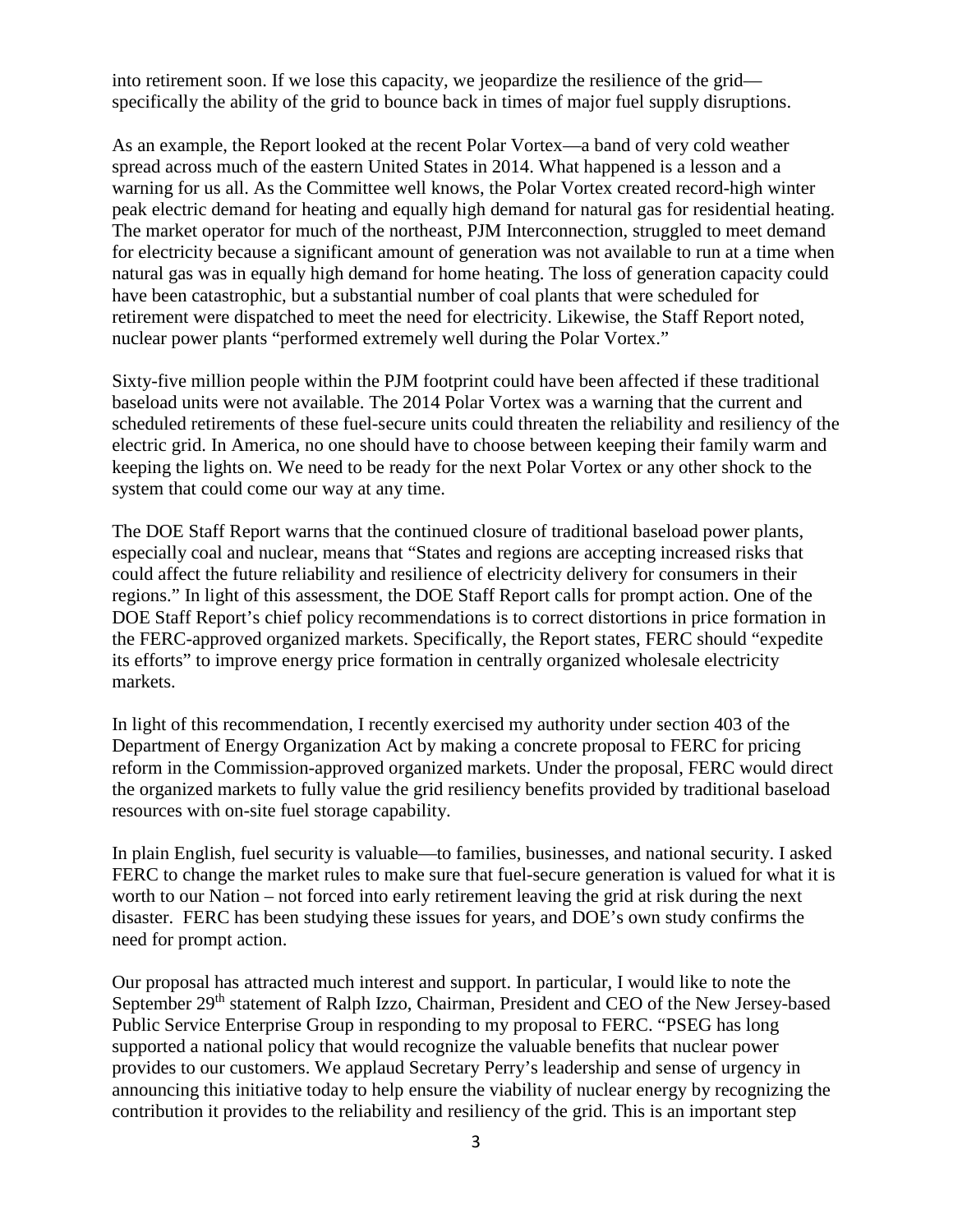toward helping ensure consumers can continue to benefit from nuclear power," Chairman Izzo said.

This proposal is just a first step in seeking to ensure that we truly have an energy policy that first and foremost protects the interests and needs of the American people. Following the recommendations of the Staff Report, the Department is continuing to study these issues and, if necessary, will be prepared to make a series of additional recommendations to improve the reliability and resiliency of the electric grid.

For years, our fuel-secure generation resources have been strangled by regulation and squeezed by pricing rules that under-value grid security. These resources must be revived, not reviled. I am taking and will continue to take action as needed to keep our diverse generation mix in place.

Our electricity supply powers our economy, lights our streets, heats our homes, and supports our way of life. As Secretary of Energy, I will not sit idly by when I see a threat to that reliability, or a reasonable course of action that is within my authority to mitigate it.

### **FOCUSING ON INNOVATION:**

The position of energy security we Americans enjoy—and take for granted—would not have been possible without American ingenuity, and a clear focus on innovation. I am very proud of the advancements that DOE research and development has spurred. I am confident that legacy of innovation will only grow in the coming years.

Despite all the rules, red tape, misguided policies and regulations that have emanated from Washington, DC over the past 40 years, there have been two bright spots that have continued to drive American energy innovation: DOE-funded R&D, including work at the Department's national laboratories, and the dedicated workforce in each of the Department's program offices.

DOE's laboratories have engaged in cutting-edge research that expands the frontiers of scientific knowledge and improves the lives of millions. While most of this innovation is in the energy field, DOE also collaborates with the health sector in conducting analytical research—including a recently launched cooperative endeavor funded by the Department of Veterans Affairs to apply our supercomputing ability to improve the quality of health care for our nation's veterans. DOE laboratories have contributed some funding to this effort.

I have had the pleasure of personally visiting 5 of our National Labs, and I look forward to visiting each of these amazing facilities during my time as Secretary. In short, our National Labs have put a distinctly *American* stamp on the last century of science. We support better coordination, communication, and collaboration between the Labs, and DOE program offices will continue to push the envelope in energy research and development.

## *Fossil Energy Research and Development*

The FY18 Budget focuses \$280 million on cutting-edge fossil energy research and development to further our energy security, advance strong domestic energy production, and develop innovative clean coal technologies.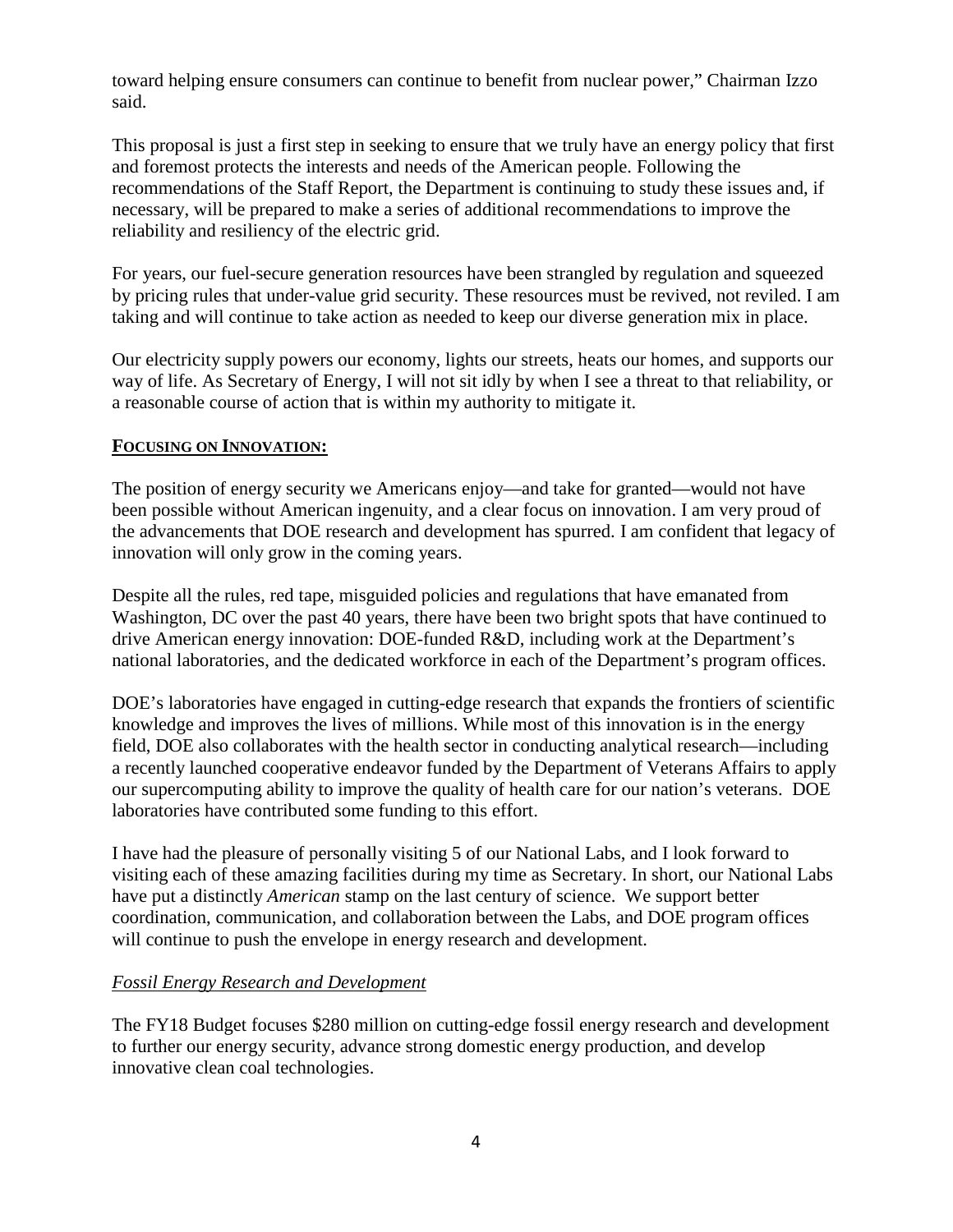### *Energy Efficiency and Renewable Energy*

The FY 2018 Budget funds \$636 million to support research at our national laboratories to drive energy innovations in renewable energy, next-generation transportation, and energy efficiency.

## *Nuclear Energy*

DOE remains committed to providing domestic sources of clean energy and enhancing our national security. The FY 2018 Budget provides \$703 million for Nuclear Energy to support early-stage research and development and infrastructure to the continued innovation of new and improved nuclear energy technologies.

# *Electricity Delivery and Energy Reliability*

DOE serves as the lead agency for Emergency Support Function 12 (ESF-12) under the National Response Framework. As the lead for ESF-12, DOE is responsible for facilitating the restoration of damaged energy infrastructure. This is a top priority function of the Department.

During Hurricanes Harvey, Irma and Maria, and the weeks following these unfortunate events, we have worked with industry and Federal, state, and local partners to facilitate response and recovery. At the height of our recovery efforts after Harvey and Irma, our industry partners had more than 60,000 personnel from all 50 states in the field.

Currently, we are involved in the restoration efforts in the Virgin Islands and Puerto Rico. More than two dozen technicians from DOE and the Western Area Power Administration have been in the Virgin Islands, restoring critical power supplies to hospitals, airports and ports, and we have additional personnel in Puerto Rico. We will continue to support the work needed to restore power to the Virgin Islands and Puerto Rico until the job is finished.

Regardless of the event that threatens to disrupt the electric power system, DOE and its dedicated partners in private industry will be there to help.

Protecting the electric grid also entails dealing with man-made threats.

The Budget also includes \$42 million for energy delivery system cybersecurity in the Office of Electricity Delivery and Energy Reliability, with a renewed focus to take steps to make a difference within two years in the cybersecurity of our Nation's power grid. Our budget funds early stage activities that improve cybersecurity and resilience of the grid in order to harden and evolve critical grid infrastructure. We focus on early stage R&D at national laboratories to develop the next generation control systems and components, devices and systems with engineered-in cybersecurity features; and we fund a new activity to develop a continuous monitoring capability that will significantly increase our awareness and ability to prevent and respond to these types of events.

Additionally, all power generation, regardless of the fuel, relies on the power grid to delivery electricity to our homes and businesses around the nation. The Budget provides \$120 million to support research and development at the national laboratories to develop technologies that strengthen, transform, and improve energy infrastructure so that consumers have access to reliable, secure, and clean sources of energy.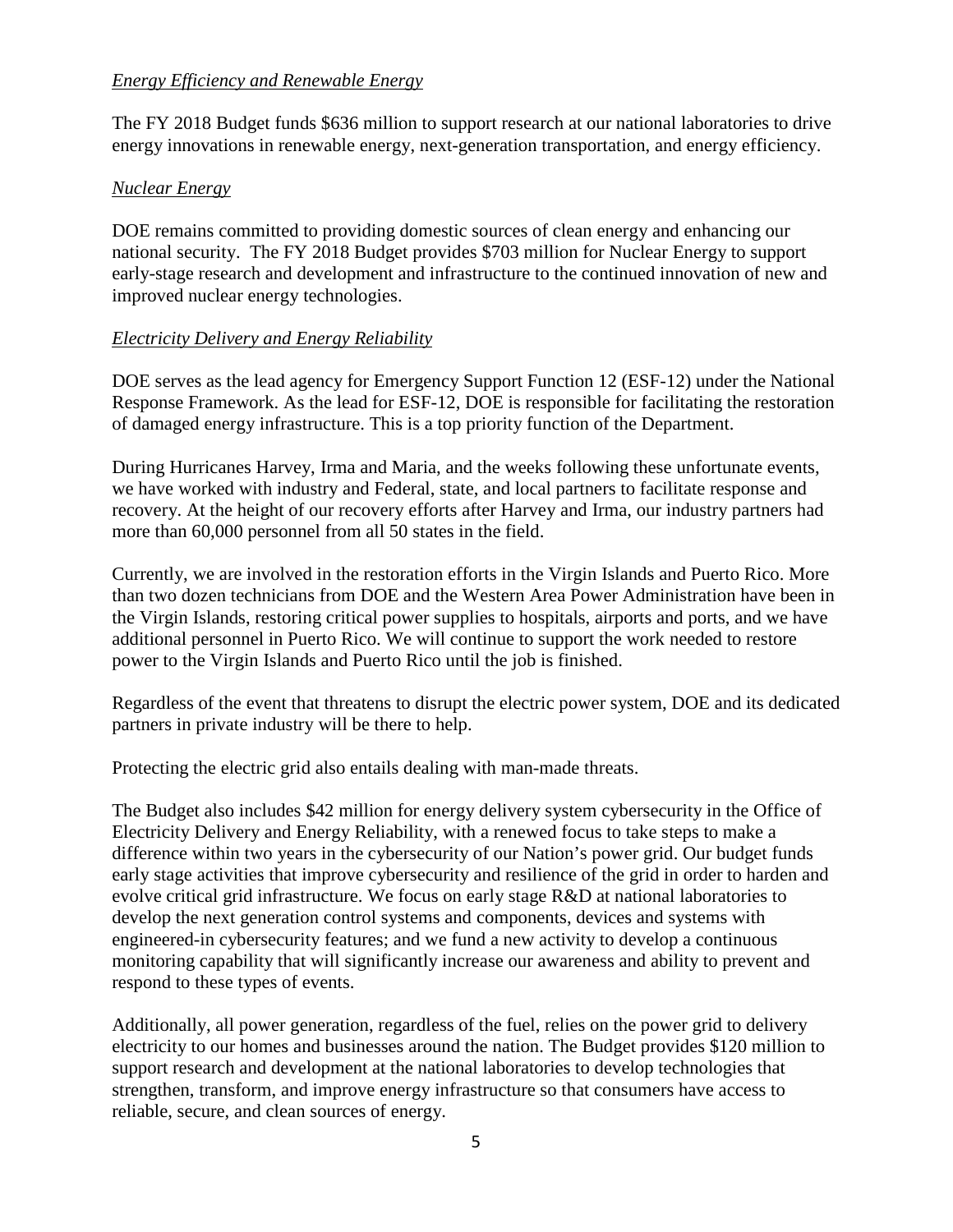In addition to R&D, the Department examined grid reliability and resiliency in detail in the *Staff Report on Electricity Markets and Reliability* made public in August. We continue to engage FERC, NERC and other stakeholders on these issues.

### **REDUCING REGULATORY BURDEN:**

On January 30, 2017, the President issued EO 13771, which directed agencies to be prudent and financially responsible in the expenditure of funds, from both public and private sources, and to alleviate unnecessary regulatory burden placed on the American people. In addition to the management of the direct expenditure of taxpayer dollars through the budgeting process, it is essential to manage the costs associated with the governmental imposition of private expenditures required to comply with Federal regulations.

Subsequently, on February 24, 2017, the President issued EO 13777, which directed agencies to lower regulatory burdens by implementing and enforcing regulatory reform and to establish Regulatory Reform Councils chaired by a Regulatory Reform Officer (RRO) to oversee implementation of EO 13777 at the agency. DOE has established a Regulatory Reform Officer to oversee the implementation of regulatory reform initiatives and policies to ensure that the agency effectively carries out regulatory reforms, consistent with applicable law. And on March 28, 2017, the President issued EO 13783, which directs agencies to review all agency actions in the interest of promoting the clean and safe development of our Nation's vast energy resources with particular attention to spurring the development of oil, natural gas, coal, and nuclear energy resources.

In order to meet these Administration-wide deregulatory commitments, the agency is currently reviewing all existing regulations, orders, guidance documents, policies, and any other similar agency actions. DOE is also committed in the long term to take a continuous look at regulation in order to lower regulatory burdens on the American people.

## **ENHANCING NATIONAL SECURITY:**

As a participant on the National Security Council, the Department has a unique role in our Nation's security. I undertake these responsibilities with the utmost gravity.

For more than 70 years, a cornerstone of our national security strategy has been our nuclear deterrent. By any measure, the strategy of nuclear deterrence has served us and our allies well. It facilitated the collapse of the Soviet empire, and with it, the dire threat it posed to freedom, stability, and peace.

Under the leadership of the President, the Department of Energy through the National Nuclear Security Administration (NNSA), and in partnership with the Department of Defense, seeks to strengthen our deterrence capabilities. We aim to make these capabilities more robust, flexible, and resilient than ever, so we can meet  $21<sup>st</sup>$  century challenges.

We are currently working to advance key programs designed to extend the life of existing U.S. nuclear warheads by replacing them with systems that use modern technologies. Our work will also help us replace our aging nuclear security infrastructure – our extensive network of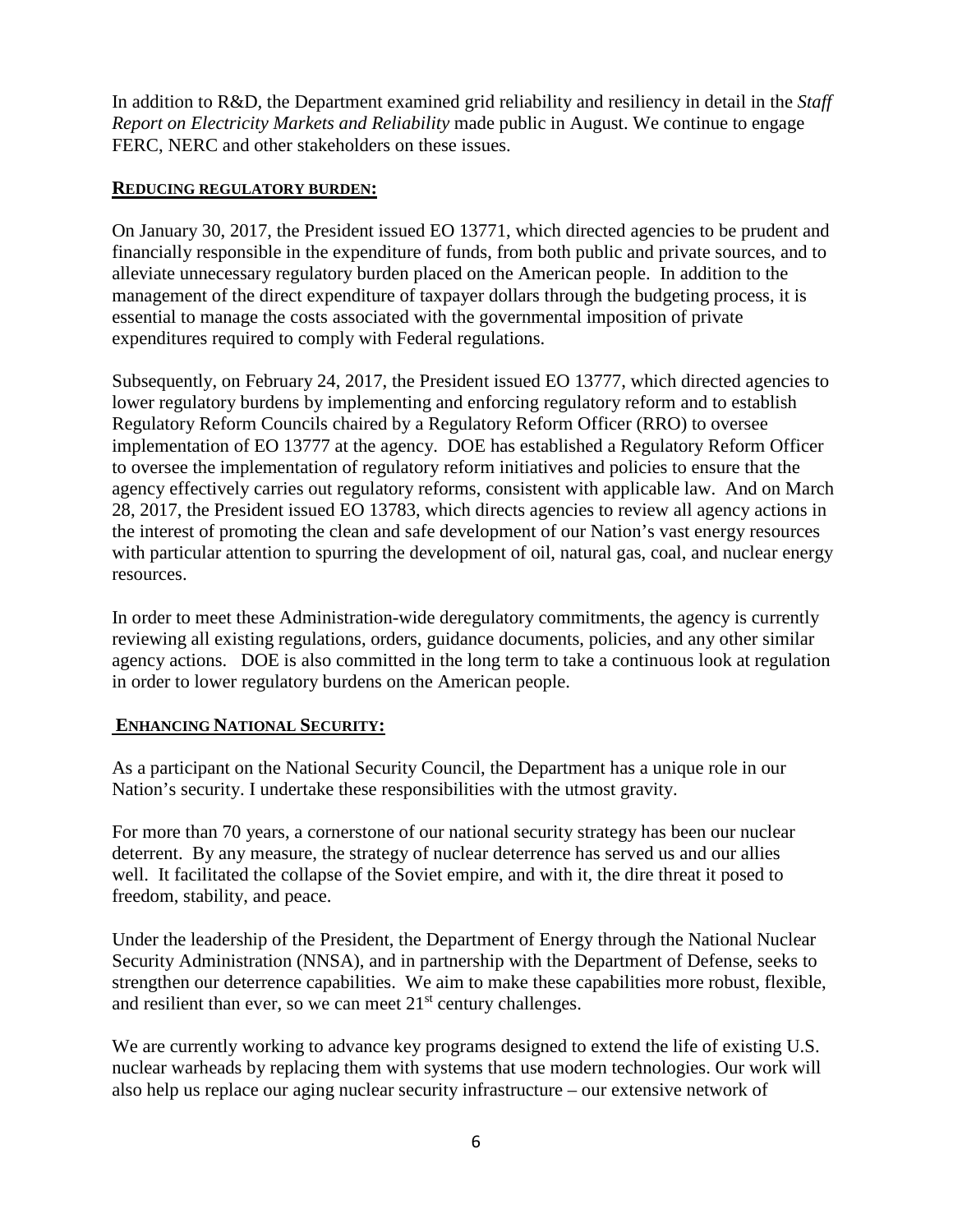laboratories, plants, and sites. Some of these sites date back to the Eisenhower Administration and are in need of updates.

At the same time, through its non-proliferation and naval reactors efforts, NNSA is a leader in our nation's efforts to ensure these weapons do not fall into the hands of rogue regimes or terrorists and maintains the superiority of propulsion systems for our Navy's submarines and aircraft carriers.

In short, through our work we'll seek to deter those who are not friendly to the United States, while convincing our friends to put their full trust and confidence in us as steadfast allies.

### **ADDRESSING THE OBLIGATION OF LEGACY MANAGEMENT AND NUCLEAR WASTE:**

### *Fulfilling Legacy Cleanup Responsibilities*

Every Secretary of Energy, upon confirmation, is met with the magnitude of the Department's cleanup mission.

It is our obligation to clean up the environmental legacy of the very weapons and programs, sites and communities that helped us win World War II and the Cold War.

We have made great progress, and I've seen this first hand at several of our Environmental Management sites this year.

There is no more plutonium on the Hanford site in the State of Washington. All 20 tons of leftover plutonium have been shipped out of Hanford.

Significant progress has been made on key sections of the Waste Treatment plant, and demolition of the Plutonium Finishing Plant is scheduled for completion this year or early next year.

Seventeen (17) billion gallons of contaminated groundwater have been treated.

Work along the Columbia River has advanced to a level that a portion of land no longer needed by the Department has been transferred to the community.

There is much more work to be done, and we will need your help to achieve this important environmental management goal.

My direction has been to put DOE on a final path to achieving the cleanup mission across our enterprise sooner, safer, and at less cost to taxpayers.

We will continue to press forward with tackling excess facilities at Portsmouth, Ohio; Paducah. Kentucky; and Oak Ridge, Tennessee.

We will continue our progress on the sections of the Hanford Waste Treatment Plant necessary for the Direct Feed Low Activity Waste (DFLAW) approach, which is vital to beginning tank waste treatment at Hanford.